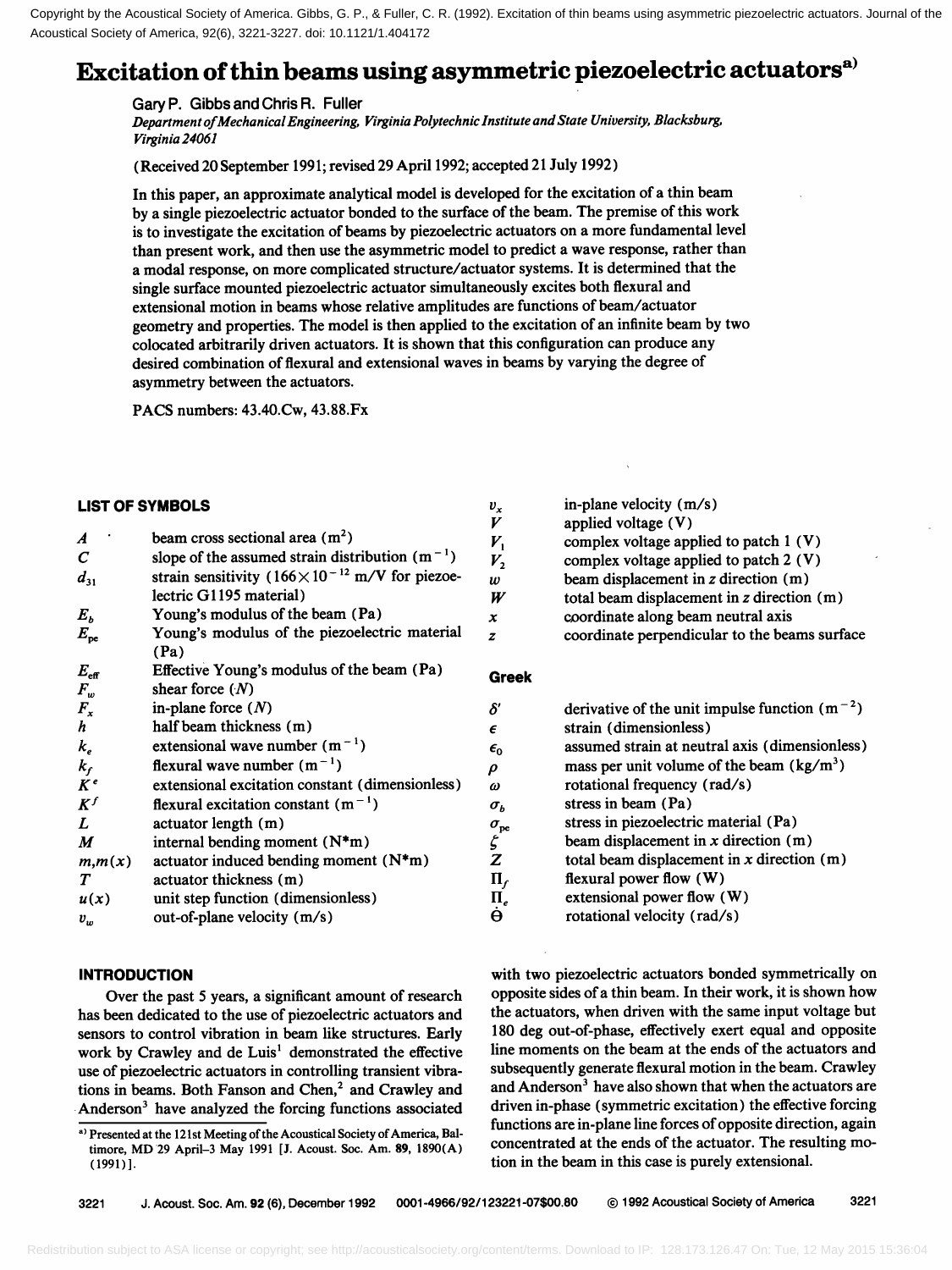Recently Clark et al.<sup>4</sup> have experimentally and analyti**cally studied the harmonic excitation of a simply supported beam using multiple pairs of piezoelectric actuators configured to excite pure flexure in the beam. Their work demonstrated that arrays of suitably driven actuators can be used to excite selected modes in the beam. The analytical model for the piezoelectric actuator forcing function, was also con**firmed by the experimental results. Dimitriadis et al.<sup>5</sup> have **also extended the one-dimensional (l-D) analysis of Craw**ley and de Luis<sup>1</sup> to excitation of thin plates by rectangular **two-dimensional (2-D) piezoceramic patches. Their work showed that, for an infinitely thin bonding layer, the forcing function was a line moment around the complete periphery of the patch. This patch forcing function is the basis of analytical studies on active control of vibration and sound radiation from vibrating panels using piezoelectric actuators and**  sensors (see, for example, the work by Clark and Fuller<sup>6</sup>).

**It is interesting to note that all of the previous work has been concerned with excitation and control of short finite beams dictating that the system response to the piezoelectric actuators is modally based. However, many structures in applications such as Naval vessels and aerospace structures are constructed from long slender beam elements in which the vibrational response is transmitted dominantly in wave type motion. Due to the inherent damping in these beams due to joints, attachments, etc., it is often inappropriate and unrealistic to use a modally based model. In connection with this, it has been demonstrated that long beams tend to transmit vibrational power in a wave flow type process and it is a better control goal to isolate or reduce the traveling energy rather than, say, the modal response. Experiments by Gibbs**  and Fuller<sup>7</sup> have shown that narrow-band flexural power **flow in thin semi-infinite beams can be reduced significantly by using a single pair of piezoelectric actuators configured to produce pure flexure. In order to analytically study long beam systems, it is thus necessary to derive the system response to the piezoelectric actuator from a wave rather than a modal approach. Note, however, that the two approaches are inherently related just as modes can be thought of as a superposition of opposite traveling waves of equal amplitudes.** 

**A complete analysis/control of marine and aerospace type structures with long beam elements is further complicated by the presence of structural discontinuities such as**  joints, attachments, etc. Cremer et al.<sup>8</sup> has shown that arbi**trary boundary conditions at beam discontinuities can cause wave conversion between different forms (i.e., flexural, and extensional). As beams are significantly.stiffer in extension than flexure, they may carry large vibrational energy in this form for relatively little detectable displacement. This inplane energy may subsequently be converted into other wave forms at discontinuities such as structural joints and reappear as large flexural motion. It is thus important to control all wave forms in complex vibrating structures to ensure global reductions. Experimental work by Fuller et al. 9 has demonstrated that it is possible to simultaneously control extensional and flexural waves in semi-infinite beams using asymmetric pairs of piezoceramic actuators and sensors in conjunction with a two-channel adaptive LMS controller.** 

**To analytically study such control configurations, it is thus necessary to derive the more general situation of excitation of thin beams by a single actuator bonded to the beam or pairs of asymmetrically arranged actuators. As noted above, all previous actuator models have been either for pure flexure or extension; no general model for asymmetric excitation is presently available.** 

**It is thus the thrust of the paper to develop new analytical relations based on wave approaches for the excitation of thin long beams by a single piezoceramic element bonded to the surface (asymmetric excitation). The approach is to consider that the single piezoceramic actuator drives both extensional and flexural waves in the beam. The strain field under the piezoceramic element is thus, by superposition, the sum of the two wave components, and is coupled by the actuator. Once the waves leave the actuator location they are assumed to travel uncoupled in the beam. Similar approaches have been used in analysis of point force excitation of beams by forces that are not normal to the beam surface; •o the normal component of the force is considered to drive the flexural waves while the in-plane component drives extensional waves.** 

**The analytical results can then be applied to more complicated arrays of actuators and sensors. As an example, the new analytical relations will then be used to study the excitation of infinite thin beams in terms of the resulting vibrational power flow in extension and/or flexure. The influence of relative actuator length and phase on flexural and extensional power flowing into the beam is also studied. The model can be used to study how flexural or extensional motion is effected by other actuator or beam parameters, and will be the basis for future analytical work concerned with multiwave control approaches.** 

#### **I. THEORETICAL DEVELOPMENT**

**Figure 1 shows the strain distribution for pair of perfectly bonded piezoelectric actuators configured to excite either pure flexure of pure extension as analyzed by Crawley and Anderson. 3 In the case of pure flexure, the finite patch effectively acts as equal and opposite line moments acting at its ends, and applied to the beam. In the case of pure extension, the finite patch effectively acts as equal and opposite in-plane point forces acting at the ends of the element on the neutral axes. In the followihg analysis, it will be shown how the asymmetrically bonded piezoelectric actuator simultaneously produces both extensional and flexural motion in thin beams and how their relative magnitudes are deter-**



**FIG. 1. Pure flexural/extensional strain distributions of symmetrically bonded piezoelectric actuators.**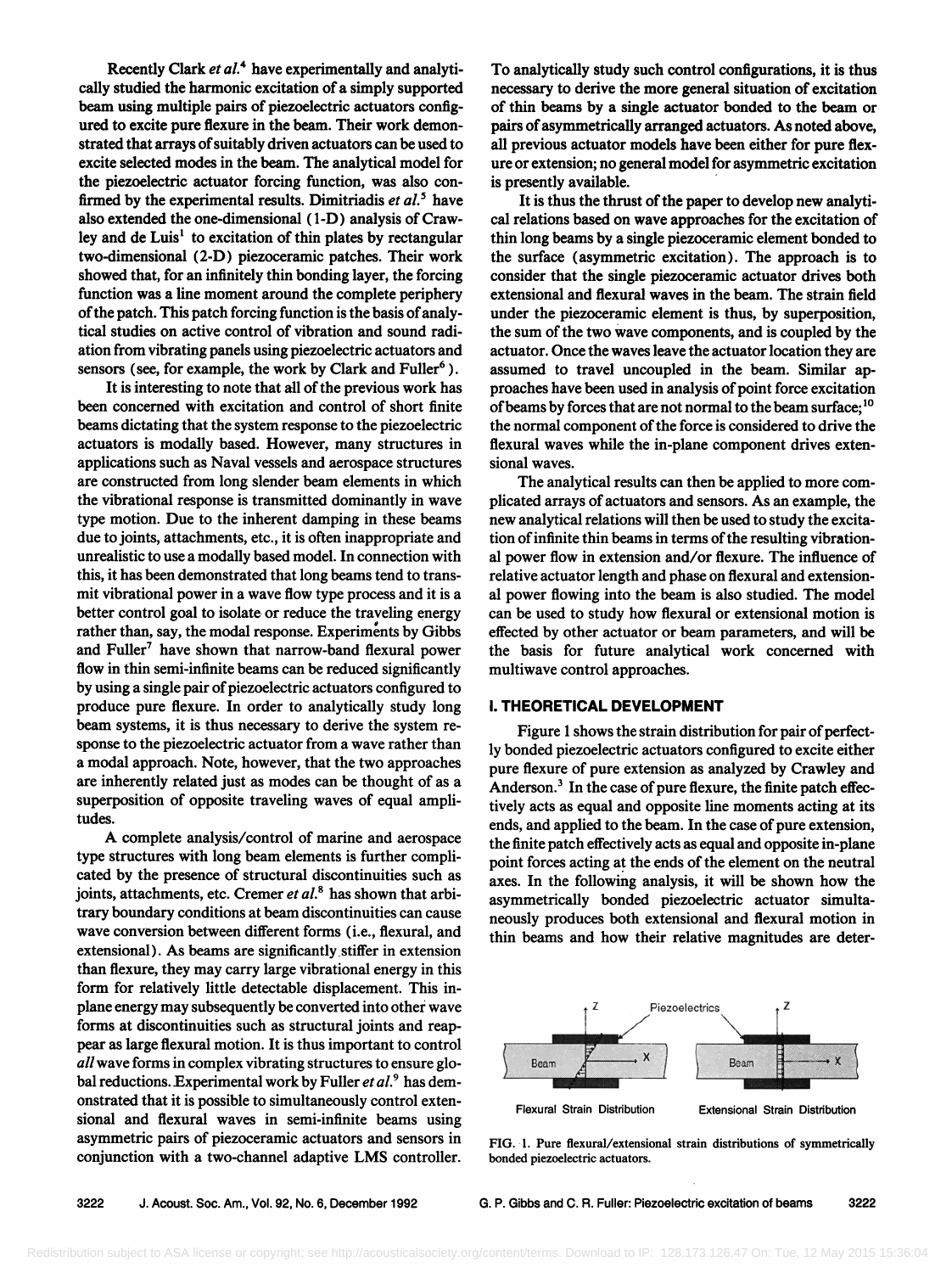mined by the actuator/beam configuration. The asymmetric **actuator is thus assumed to be a superposition of the two strain distributions.** 

#### **A. Asymmetric piezoelectric element--infinite extent**

**Piezoelectric elements are excited by applying an electrical voltage along their polarization direction. When the piezoelectric actuator is unconstrained, the actuator will**  strain an amount  $\epsilon_{\text{ne}}$  proportional to the applied voltage as shown in the following relation (where  $d_{31}$  is the strain sensi**tivity of the material, Vis the excitation voltage, and Tis the material thickness):** 

$$
\epsilon_{\rm pe} = (d_{31}/T)V. \tag{1}
$$

**For the purpose of this analysis, the single piezoelectric actuator is taken to be a piezoceramic G 1195 material • assumed to be perfectly bonded to the beam with zero glue layer thickness, as shown in Fig. 2 (top). The actuator is also assumed to be very long and thin compared to the beam thickness. The beam is infinite in the x direction and has a height of 2h**  in the z direction. The beam has a modulus of elasticity  $E<sub>b</sub>$ **and an area moment of inertia L** 

**It is assumed that a plane through the material perpendicular to the middle surface of the beam remains planar and perpendicular to the middle surface during deformation.**  This assumption is equivalent to ignoring shear strains in **planes perpendicular to the middle surface of the beam, and is the basis of the Kirchhoff hypothesis of laminate.plate theory. •2 When a voltage is applied across the transducer in the z direction, the beam/piezoelectric element laminate will have an asymmetric strain distribution as shown in Fig. 2 (top) based on the assumptions of the Kirchhoff hypothesis.** 

The strain distribution in the *z* direction,  $\epsilon(z)$ , within **the cross section assuming an infinite extent piezoceramic element (i.e., no end effects) is shown in Fig. 2 (top) and can be written in the form shown in Eq. (2), where C is the slope**  and  $\epsilon_0$  is the *z* intercept:

$$
\epsilon(z) = Cz + \epsilon_0. \tag{2}
$$

**Equation (2) can be decomposed into the sum of an antisymmetric distribution Cz (i.e., flexural component) about**  the center of the beam, and a uniform strain distribution  $\epsilon_0$ 

**,, [** 



**FIG. 2. Strain distribution of an asymmetric piezoelectric actuator.** 

**(i.e., extensional component) as shown in Fig. 2.** 

**Using the strain distribution of Fig. 2 (top) and Hooke's**  law, the stress distribution within the beam  $\sigma_b(z)$  is given as **follows:** 

$$
\sigma_b(z) = E_b(Cz + \epsilon_0),\tag{3}
$$

where,  $E_b$  is the Young's modulus of the beam. The stress distribution within the piezoceramic actuator  $\sigma_{\text{pe}}(z)$  is a **function of the unconstrained piezoceramic actuator strain,**  Young's modulus of the piezoelectric actuator  $E_{\text{pe}}$ , and the **strain distribution shown in Fig. 2 (top) as follows:** 

$$
\sigma_{\rm pe}(z) = E_{\rm pe}(Cz + \epsilon_0 - \epsilon_{\rm pe}). \tag{4}
$$

**Applying moment equilibrium about the center of the beam produces the relation:** 

$$
\int_{-h}^{h} \sigma_b(z) z \, dz + \int_{h}^{h+T} \sigma_{\rm pe}(z) z \, dz = 0. \tag{5}
$$

**Next applying force equilibrium in the x direction is as follows:** 

$$
\int_{-h}^{h} \sigma_b(z) dz + \int_{h}^{h+T} \sigma_{pe}(z) dz = 0.
$$
 (6)

**After integration equations (5) and (6) can be solved for the**  two unknowns, namely  $\epsilon_0$  and C, which are presented (after **some manipulation) as follows:** 

$$
\epsilon_{0}=K^{e}\epsilon_{pe},
$$

**where** 

$$
K^{e} = \frac{\left[T^{4}/6 + (4E_b/3E_{pe})h^{3}T\right]}{\left[T^{4}/6 + (8E_b^{2}/3E_{pe}^{2})h^{4} + (4E_b/3E_{pe})(4h^{3}T + 3h^{2}T^{2} + hT^{3})\right]},
$$
\n(7)

$$
C=K^f\epsilon_{\rm pe},
$$

**where** 

$$
K^{f} = \frac{T}{(2hT + T^{2})} \left( 2 - \frac{(\frac{2}{3}E_{b}E_{pe}hT^{3} + (16E_{b}^{2}/3)h^{4} + \frac{1}{3}E_{pe}^{2}T^{4} + \frac{8}{3}E_{b}E_{pe}h^{3}T)}{(E_{pe}^{2}T^{4}/6 + \frac{8}{3}E_{b}^{2}h^{4} + \frac{4}{3}E_{b}E_{pe}(4h^{3}T + 3h^{2}T^{2} + hT^{3}))} \right).
$$
\n(8)

**!** 

**The general equation of motion of a solid medium in terms of motion in all three coordinate directions is inherently coupled. 8 However, as stated in Ref. 8, if a beam's thickness is less than a quarter wavelength in the direction of propaga-**  **tion, then the beam motion can be accurately separated into its out-of-plane (flexural) motion and its in-plane (extensional) motion.** 

**The next step is to separate out the flexural and exten-**

**3223 J. Acoust. \$oc. Am., Vol. 92, No. 6, December 1992 G.P. Gibbs and C. R..Fuller: Piezoelectric excitation of beams 3223**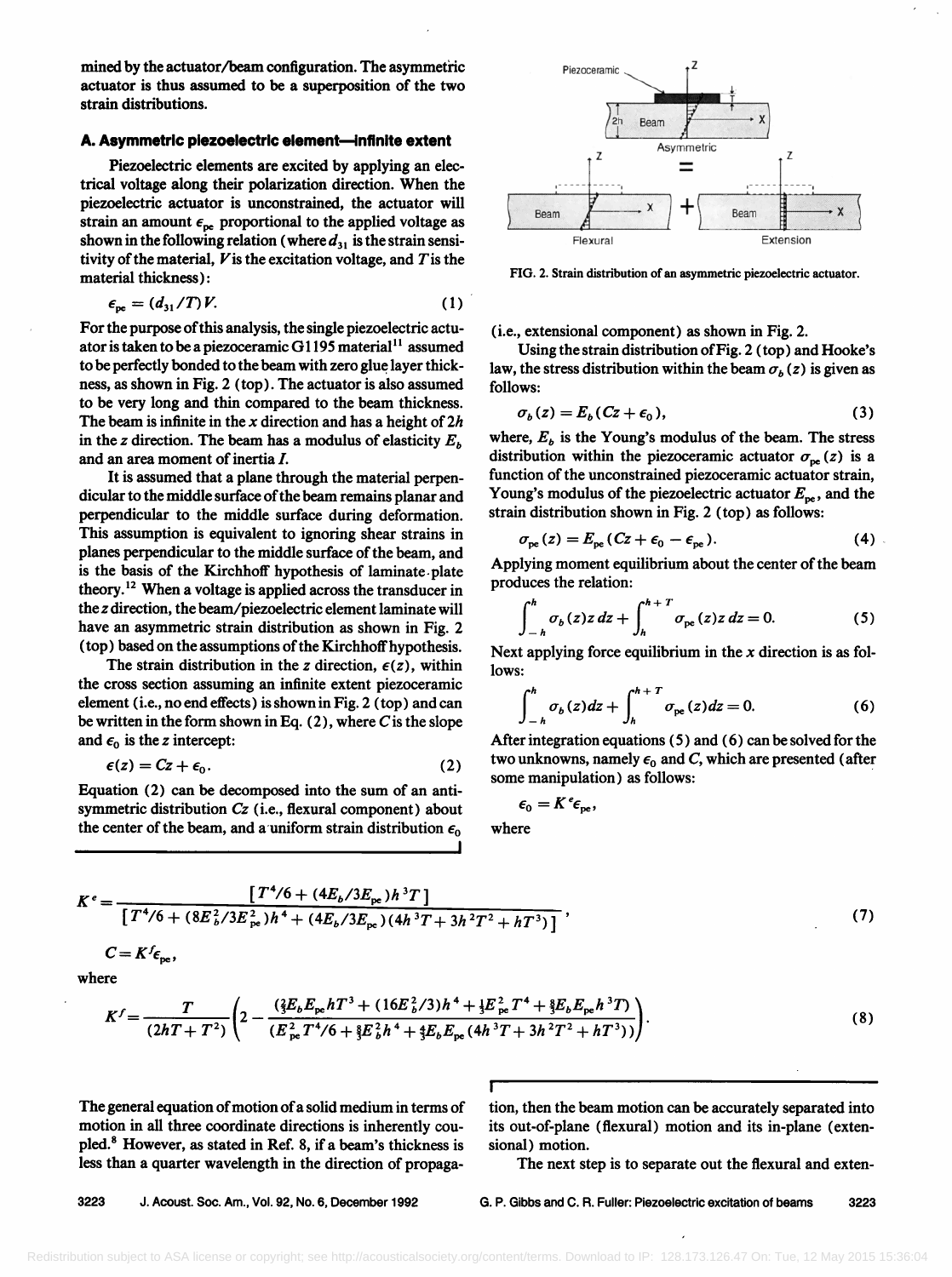**sional components. The antisymmetric portion of the strain distribution will induce bending moments in the beam and will subsequently drive flexural waves. The induced moment distribution in the beam in the proximity of the actuator,**   $m(x)$ , is equal to the product of the bending stiffness,  $E<sub>b</sub>I$ , **times the slope C:** 

$$
m(x) = E_b IC = E_b / K^f \epsilon_{\rm pe}.
$$
 (9)

The uniform strain distribution portion  $\epsilon_0$  will excite purely **extensional waves. The uniform strain across the section**   $\epsilon(x)$  is also constant in the x direction and equal to the fol**lowing:** 

$$
\epsilon(x) = \epsilon_0 = K^e \epsilon_{pe}.
$$
 (10)

## **B. Flexural equation of motion**

**The Euler equation of motion for flexural vibration of the thin beam is given as follows: 8** 

$$
\partial^2 \frac{[M_x - m(x)]}{\partial x^2} - \omega^2 \rho A w = 0, \qquad (11)
$$

where  $M<sub>x</sub>$  is the internal bending moment within the beam and  $m(x)$  is the actuator induced bending moment. Follow**ing the approach of Crawley, Eq. (9) can be modified for a finite length patch of length L, and then substituted into Eq. ( 11 ). For a finite length element, Eq. (9) is written as follows:** 

$$
m(x) = E_b I K^f \epsilon_{pe} [u(x) - u(x - L)], \qquad (12)
$$

where  $u( )$  is the unit step function.

**The moment distribution is substituted into Eq. (11 ) and the second partial derivative with respect to x is then taken. The result is brought to the fight-hand side of the equation as shown:** 

$$
\frac{\partial^2 M_x}{\partial x^2} - \omega^2 \rho A w = E_b I K^f \epsilon_{pe} [\delta'(x) - \delta'(x - L)]. \tag{13}
$$

The right-hand side is equivalent to equal and opposite line moments, proportional to  $\epsilon_{pe}$  [where  $\epsilon_{pe}$  is related to the **applied voltage by Eq. (1)], and acting at the ends of the element. Equation (13) is the equation of motion for flexural excitation by a single asymmetric piezoelectric actuator. This equation can be applied to a thin beam subjected to arbitrary boundary conditions whether the solution is found using a modal or wave approach.** 

#### **C. Extensional equation of motion**

**The equation of motion for extensional vibration is given as follows:8** 

$$
\frac{d^2\zeta}{dx^2} + \frac{\omega^2 \rho}{E_{\text{eff}}} \zeta = \frac{d\epsilon(x)}{dx},\qquad(14)
$$

where  $\zeta$  is the in plane beam displacement,  $\rho$  is the density, and  $\epsilon(x)$  is the actuator induced in plane strain distribution. **Equation (10) can be thus modified for a finite length patch by assuming excitation strain only under the element as follows:** 

$$
\epsilon(x) = K^e \epsilon_{pe} [u(x) - u(x - L)]. \qquad (15)
$$

**Equation (15) is then substituted into Eq. (14), which produces the following nonhomogenous equation of motion:** 

$$
\frac{d^2\zeta}{dx^2} + \frac{\omega^2\rho}{E_{\text{eff}}} \zeta = K^e \epsilon_{\text{pe}} [\delta(x) - \delta(x - L)]. \tag{16}
$$

**In this case, the finite element can be seen to be equivalent to two equal and opposite line forces acting in the x direction at the ends of the element. Equation (16) is the equation of motion for extensional excitation by a single asymmetric piezoelectric actuator. This equation can also be applied to a thin beam subjected to arbitrary boundary conditions whether the solution is found using a modal or wave approach.** 

#### **D. Application to infinite beam power flow**

**Simultaneously controlling both flexural and extensional motion in beams has been shown to be an important problem. 7 In order to efficiently control these types of vibration, it is important to be able to effectively drive both forms of motion or waves with a single pair of actuators.** 

**In order to demonstrate the usefulness of the asymmetric beam excitation, an infinite beam will be analyzed that has two symmetrically bonded finite piezoceramic actuators as shown in Fig. 3. The actuators are located with one edge at**   $x = 0$  and have a length L. Each piezoceramic will be treated **as a single independent actuator with variable relative complex amplitude in order to study how parameters such as length, relative phase and frequency effect the power flow of the subsequent flexural and extensional waves. Note in this case, since the beam is infinite, waves will be generated in contrast to the modal response of a finite structure. In the previous work, the response of the beam structures to excitation by piezoelectric elements was primarily from a modal approach not a wave approach, however, the two situations are inherently related. It is believed that the wave approach allows a better understanding of the coupling between the actuator and beam as it is less restricted by boundary conditions. The following analysis assumes continuity of strain energy from under the actuator to the infinite beam interface.** 

**The flexural equation of motion, Eq. (13), is solved for**  each individual element (with excitation voltages  $V_1$  and  $V_2$ ), and the motion,  $W(x,t)$ , for the two collocated ele**ments is found by superposition to be (as derived in Appendix A):** 



**FIG. 3. Infinite beam arrangement with two actuators.** 

G. P. Gibbs and C. R. Fuller: Piezoelectric excitation of beams 3224

Redistribution subject to ASA license or copyright; see http://acousticalsociety.org/content/terms. Download to IP: 128.173.126.47 On: Tue, 12 May 2015 15:36:04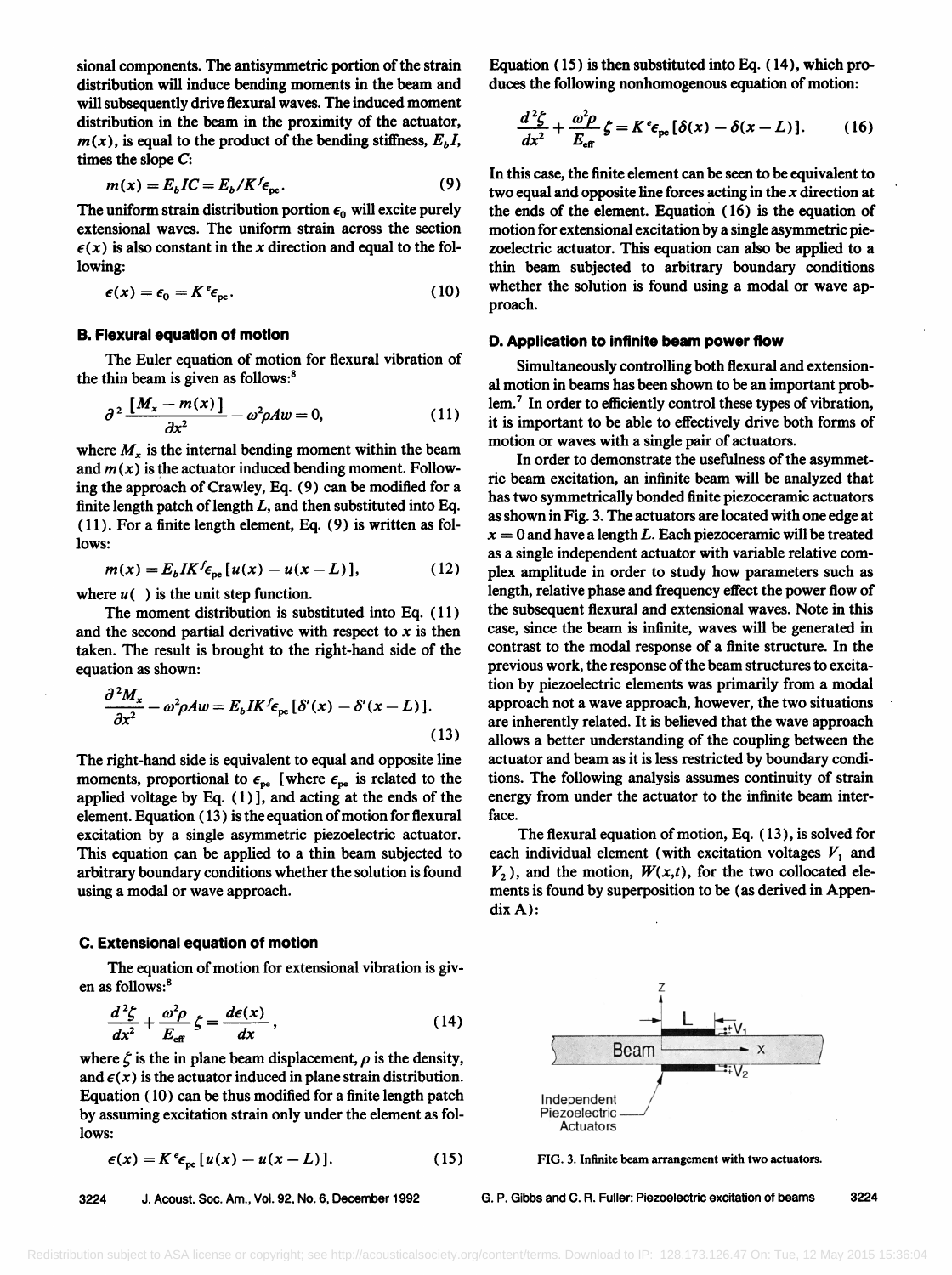$$
W(x,t) = \frac{d_{31}K^{f}(V_1 - V_2)}{4k_f^2T}
$$
  
 
$$
\times [(1 - e^{k_f L})e^{-k_f x} - (1 - e^{-jk_f L})e^{jk_f x}]e^{-j\omega t},
$$
 (17)

where  $\omega$  is the rotational frequency, and  $k_f$  is the flexural **wave number. The power flow for the flexural wave is found by taking the sum of the time-averaged dot product of the shear force with the velocity, and the bending moment with the rotational velocity. 8 As derived in Appendix B, the pow**er flow  $\Pi_f(\omega)$  at the frequency of interest is equal to:

$$
\Pi_f(\omega) = \frac{E_b I(K^b)^2 d_{31}^2 \omega}{8T^2 k_f} |V_1 - V_2|^2 [1 - \cos(k_f L)].
$$
\n(18)

**The extensional equation of motion, Eq. (16), is solved as shown in Appendix A for one element and the displacement, Z(x,t), for two collocated elements is found by superposition to be** 

$$
Z(x,t) = -\frac{jK^{e}d_{31}(V_{1} + V_{2})}{2k_{e}T} (1 - e^{-jk_{e}L})e^{jk_{e}x}e^{-j\omega t},
$$
   
implges on  
phase an phase

where  $k_e$  is the extensional wave number. The power flow for **the extensional wave is found by taking the time-averaged dot product of the longitudinal force with the longitudinal**  velocity.<sup>8</sup> As outlined in Appendix B the power flow,  $\Pi_{\epsilon}(\omega)$ , for the frequency of interest is found to be

$$
\Pi_e(\omega) = \frac{(K^e)^2 d_{31}^2 \omega E_{\text{eff}} A}{4k_e t^2} \times |V_1 + V_2|^2 [1 - \cos(k_e L)].
$$
\n(20)

**It is interesting to note that in the previous work two pairs of actuators and sensors would have been necessary to excite both forms of motion; one dedicated to purely flexural, and the other dedicated to purely extensional motion. As will be shown in the next section, simultaneous excitation of both flexural and extensional motion of arbitrary complex amplitudes can be accomplished with a single actuator pair.** 

## **II. RESULTS**

**A computer algorithm was written to demonstrate asymmetric excitation of an infinite thin beam. The results derived show how both the flexural and extensional power flow in the infinite beam [Eqs. (18) and (20) ] varies as a**  function of the magnitude and phase of the inputs  $V_1$  and  $V_2$ **(i.e., the degree of asymmetry), as well as the actuator length L. The beam for this simulation was considered to be made of standard aluminum and had a height 2h equal to 3.175 mm and a width equal to 7.62 cm.** 

**For the first result the excitation frequency of the piezoceramic actuators is 800 Hz. The length of the piezoceramic**  actuators is taken as 3.81 cm. The magnitude of  $V_1$  and  $V_2$  is **fixed at 400 V peak to peak. These values are representative of typical applications. The flexural and extensional power**  flow (dB relative to  $10^{-12}$  W) is plotted as a function of the phase between  $V_1$  and  $V_2$  in Fig. 4. It has been previously



**FIG. 4. Infinite beam power flow, 800 Hz,**  $L = 3.81$  **cm.** 

**stated that when both of the piezoceramics are driven in phase only an extensional wave is generated and correspondingly only extensional power flow is seen in Fig. 4 at this phase angle. When the piezoceramics are driven 180 deg out of phase only a flexural wave is produced as can be seen in the figure. For phase angles between these ranges, both extensional and flexural waves can be driven simultaneously. The relative magnitude can be determined by choosing the appropriate phase from Fig. 4.** 

**In the second illustrative result, the excitation frequency is 800 Hz and the magnitudes of the input voltages are**  again set equal to 400 V peak to peak. The phase of  $V_1$  is chosen as 90 deg ahead of  $V_2$  such that both types of motion **are present. The power flow for both the extensional and flexural waves as a function of actuator length is presented in Fig. 5. It can be seen that as the actuator length approaches zero the power flow for both wave types approaches zero. When the actuator length is equal to 9.6 cm (corresponding to half a flexural wavelength at this frequency) the bending wave is at a maximum because, as shown previously, an individual piezoceramic actuator effectively acts as two opposite phase moment sources externally applied to the beam at the** 



**FIG. 5. Infinite beam power flow, 800 Hz, relative phase = 90 deg.** 

**3225 J. Acoust. Soc. Am., Vol. 92, No. 6, December 1992 G.P. Gibbs and C. R. Fuller: Piezoelectric excitation of beams 3225**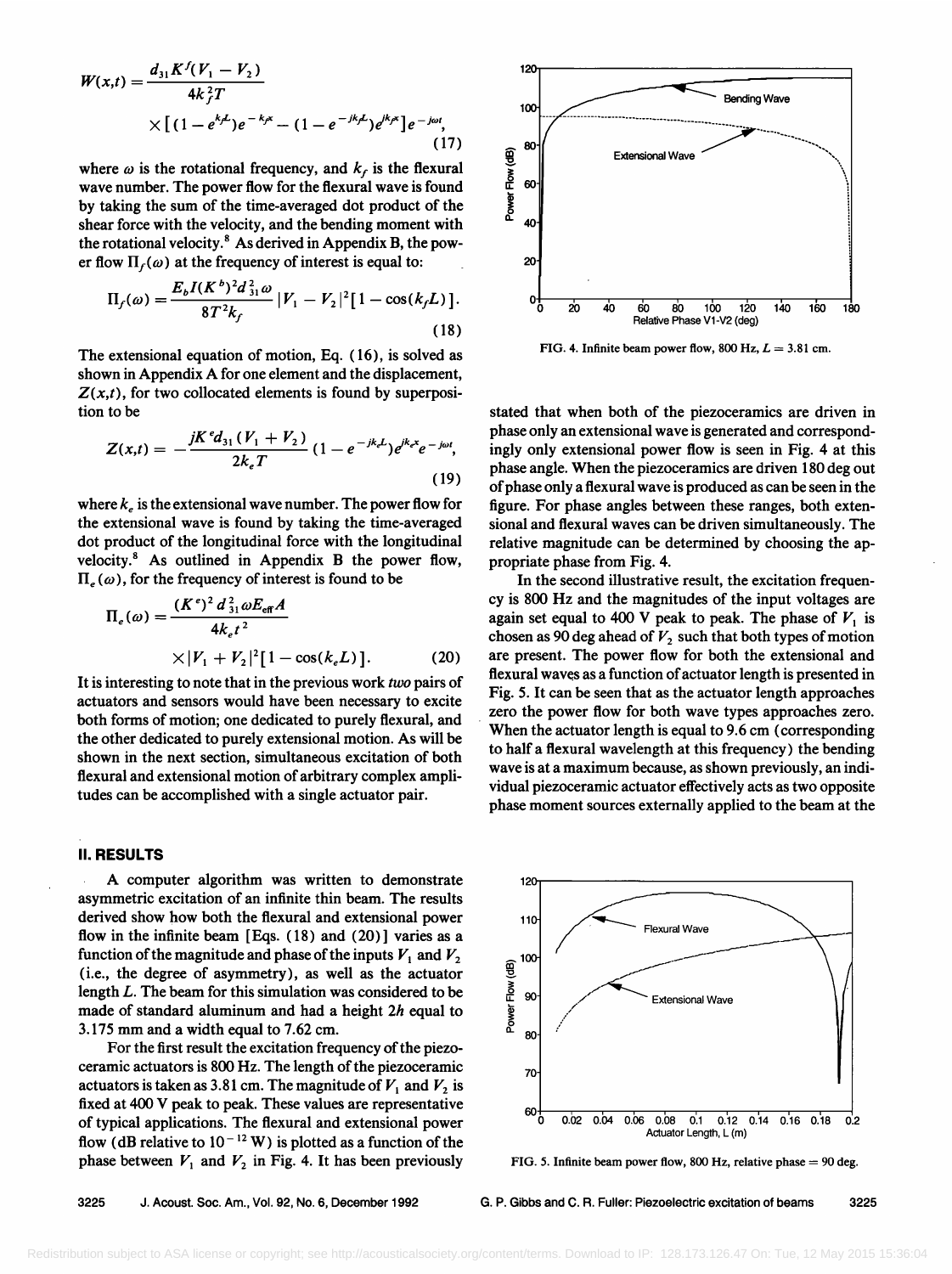**element ends. The waves generated at each end are thus perfectly in phase. When the actuator is 19.2 cm long, the length corresponds to a flexural wavelength, and the flexural power flow is a minimum (equal to zero) because the two opposite moment inputs produce wave fields which when superimposed produce zero displacement in the far field. The results imply that there is an optimal length actuator for each frequency of excitation.** 

**The above conclusions can be extended to the response of a system from a modal point of view, as described in the following simple example. If an actuator pair, configured for pure flexure, completely covers the length of a simply supported beam, then the actuator length will be equal to a flexural wavelength for the second mode of vibration. The above wave point of view predicts the second mode would not be excited. The corresponding modal point of view is that while the actuator forcing function is uniform over the beam length, the second mode has equal lengths of positive and negative strain distributions and thus will not be excited. This simple example illustrates the equivalence of a wave and modal approach in terms of a finite beam response. The wave approach, however, is more fundamental in that it can be applied to infinite structures and can be extended to include evanescent near fields for flexural motion.** 

**From the results, it is also apparent that the extensional wave does not have a maximum power flow until the actuator length is significantly increased. This behavior is due to the much higher phase speed of the extensional wave. The far-field power flow is a maximum when the actuator is a half-wavelength (3.1 m), but this is impractical with the current size availability of piezoceramic actuators. It can be seen that if extensional motion is desired, then it is more efficient to make the actuator as long as possible.** 

## **III. CONCLUSIONS**

**An approximate analysis of excitation of a thin beam by an asymmetric piezoceramic element is presented for the first time. The analysis shows that the single actuator is mathematically equivalent to equal and opposite moments**   $(i.e., the  $\delta'$  functions in the out-of-plane force equation), and$ simultaneously equal and opposite in-plane forces  $(\delta$  func**tions in the in-plane displacement equation) located at the ends of the actuator. The relative magnitudes of these forces/moments are shown to be dependent upon the actuator asymmetry and can be controlled by using a pair of collocated actuators with independent input voltage magnitudes and phases.** 

**The model is then used to study excitation of both flexural and extensional waves in beams for various degrees of asymmetry and actuator length. The representative structure in the example is an infinite beam, but the analysis can be equally applied to relatively long beamlike structures or finite structures. The work presented here represents an important step because it represents the analytical basis by which simultaneous active control of both flexural and extensional motion in flexible structures can be studied, and optimized.** 

# **ACKNOWLEDGMENTS**

**The authors wish to express their appreciation to Rich Silcox and Harold Lester of the Structural Acoustics Branch of NASA Langley Research Center for their assistance in this project. The work was supported by the Structural Acoustics Branch of the NASA Langley Research Center under Grant No. NAG-I-390.** 

# **APPENDIX A: SOLUTIONS TO THE FLEXURAL AND EXTENSIONAL EQUATIONS OF MOTION**

**As presented in the paper, the equation of motion for flexural excitation by a single piezoelectric element is** 

$$
\frac{\partial^2 M_x}{\partial x^2} - \omega^2 \rho A w = E_b I K^f \epsilon_{pe} [\delta'(x) - \delta'(x - L)]. \tag{A1}
$$

**Equation (A 1 ) is solved by taking the Fourier transform of both sides and the result is presented as follows:** 

$$
EIv^4\hat{w}(v) - \omega^2 \rho A \hat{w}(v) = jvE_bIK^f \epsilon_{pe} (1 - e^{-jvL}).
$$
\n(A2)

Equation (A2) is solved for  $w(v)$  and then the inverse Fourier transform is applied to find  $w(x)$ , which is presented as **follows:** 

$$
w(x) = \frac{d_{31} K^f V}{4k_f^2 T}
$$
  
×[(1 - e<sup>k</sup>)e<sup>-k<sup>α</sup></sup> - (1 - e<sup>-jk<sup>k</sup></sup>)e<sup>k<sup>α</sup></sup>]. (A3)

**For the case where two elements are collocated axially on opposite sides of the beam the total solution is found to be** 

$$
W(x,t) = \frac{d_{31}K^{f}(V_1 - V_2)}{4k_f^2T}
$$
  
×[(1 - e<sup>k,L</sup>)e<sup>-k,r</sup> - (1 - e<sup>-jk,L</sup>)e<sup>jk,r</sup>]e<sup>-j\omegat</sup>.  
(A4)

**The equation of motion for extensional excitation by one piezoelectric element as presented in the paper is as follows:** 

$$
\frac{d^2\zeta}{dx^2} + \frac{\omega^2 \rho}{E_{\text{eff}}} \zeta = K^e \epsilon_{\text{pe}} [\delta(x) - \delta(x - L)]. \tag{A5}
$$

**Equation (A6) is solved by taking the Fourier transform of both sides and the result is presented as follows:** 

$$
-\nu^2 \hat{\zeta}(\nu) + \frac{\omega^2 \rho}{E_{\text{eff}}} \hat{\zeta}(\nu) = K^e \epsilon_{\text{pe}} (1 - e^{-j\nu L}). \quad (A6)
$$

Equation (A7) is solved for  $\zeta(v)$  and then the inverse Fourier transform is applied to find  $\zeta(x)$ , which is presented as **follows:** 

$$
\zeta(x) = -\frac{jK^e d_{31} V}{2k_e T} (1 - e^{-jk_e L}) e^{jk_e x}.
$$
 (A7)

**For the case where two elements are collocated on opposite sides of the beam the total solution is found to be** 

**3226 J. Acoust. Soc. Am., Vol. 92, No. 6, December 1992 G.P. Gibbs and C. R. Fuller: Piezoelectric excitation of beams 3226**